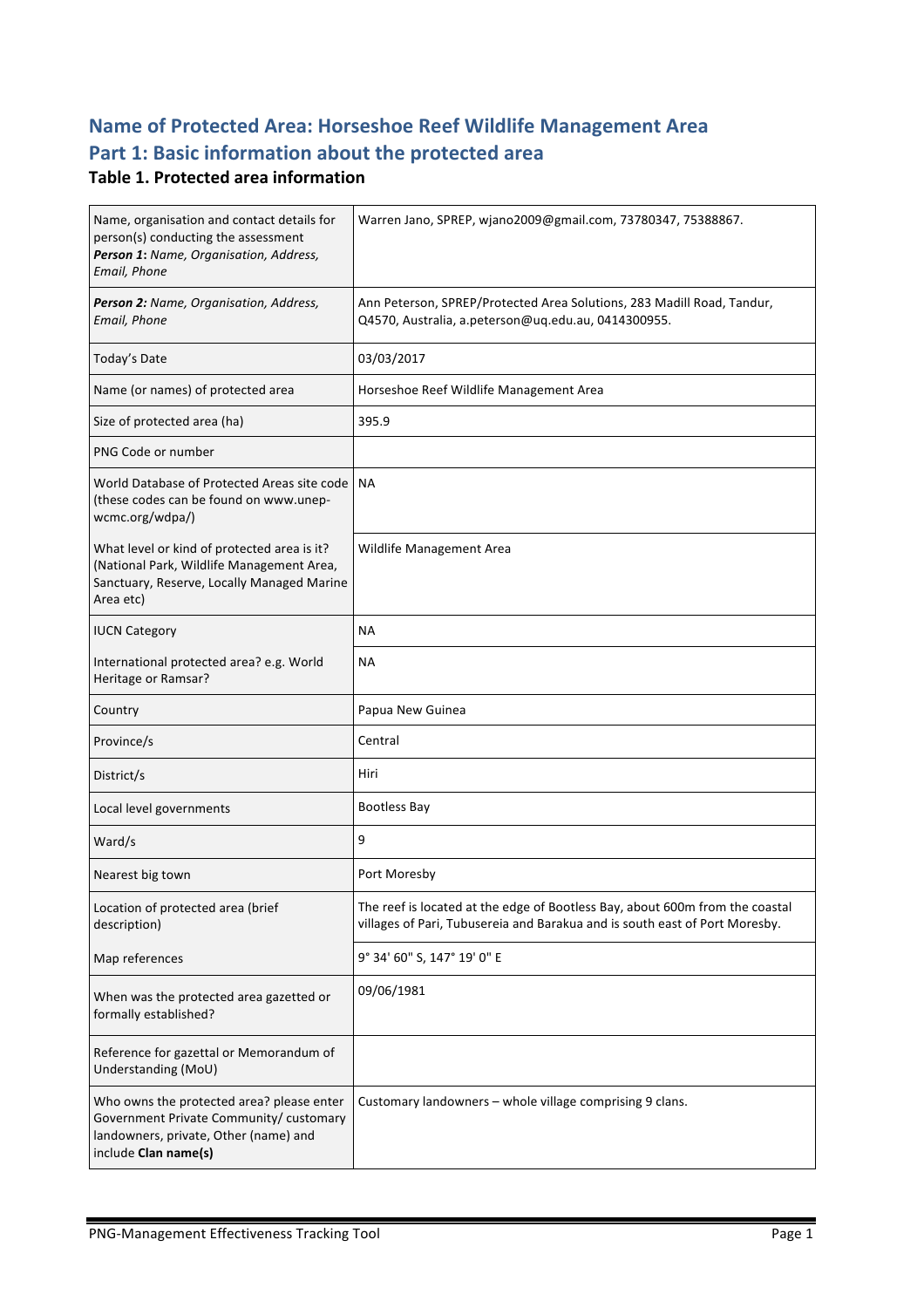| Number of households living in the<br>protected area                                                                                                                                                                                           | 0                                                                                                                                                                                                                                                                  |
|------------------------------------------------------------------------------------------------------------------------------------------------------------------------------------------------------------------------------------------------|--------------------------------------------------------------------------------------------------------------------------------------------------------------------------------------------------------------------------------------------------------------------|
| Population size within the protected area                                                                                                                                                                                                      | 0                                                                                                                                                                                                                                                                  |
| Who manages the protected area? (e.g.<br>please enter government, customary<br>landowners [add clan names] management<br>committee [how many and what gender])                                                                                 | There is no management and no Management Committee.                                                                                                                                                                                                                |
| Total number of staff (this means anyone<br>working on the protected area in paid jobs -<br>whether NGOs, community, rangers or<br>customary landowners                                                                                        | 0                                                                                                                                                                                                                                                                  |
| Temporary paid workers 0                                                                                                                                                                                                                       |                                                                                                                                                                                                                                                                    |
| Permanent paid workers 0                                                                                                                                                                                                                       |                                                                                                                                                                                                                                                                    |
| Annual budget (US\$) - excluding staff salary<br>costs                                                                                                                                                                                         | 0                                                                                                                                                                                                                                                                  |
| Operational (recurrent) funds                                                                                                                                                                                                                  | 0                                                                                                                                                                                                                                                                  |
| Project or special funds                                                                                                                                                                                                                       |                                                                                                                                                                                                                                                                    |
| Reason for protected area establishment                                                                                                                                                                                                        | So many animal species were disappearing that we decided to protect it.                                                                                                                                                                                            |
| What are the main values for which the area<br>is designated (Fill this out after data sheet 2)                                                                                                                                                | Coral reef; Fish; Recreation and tourism; Clean reef water; and Culture and<br>tradition.                                                                                                                                                                          |
| List the primary protected area management<br>objectives (add lines if needed after the<br>most important objectives):<br>Management objective 1                                                                                               | To protect the marine species and reef.                                                                                                                                                                                                                            |
| Management objective 2                                                                                                                                                                                                                         |                                                                                                                                                                                                                                                                    |
| Management objective 3                                                                                                                                                                                                                         |                                                                                                                                                                                                                                                                    |
| Number of people involved in answering the<br>assessment questions                                                                                                                                                                             | 4                                                                                                                                                                                                                                                                  |
| Name/organisation/contact details of<br>people participating in the assessment                                                                                                                                                                 | Sibona Hetohn, CVES Central Village Environmental Services, PO Box 1607<br>Waterfront, hetahus@gmail.com, 73130880. Gamoga Rei, CVES, PO Box 1107<br>Waterfront, 70091412; Samoa Ragi, CVES, samoahoirage@gmail.com,<br>70450968; Vagi Rei, CEPA, vrei@dec.gov.pg. |
| Customary landowners/other community;<br>CEPA, Other national government agency;<br>Provincial govt; local level govt; Protected<br>area staff (anyone working on the protected<br>area in paid jobs; NGO; Donors; External<br>experts; Others | Customary landowners, Central Village Environmental Services, CEPA.                                                                                                                                                                                                |
| Please note if assessment was carried out in<br>association with a particular project, on<br>behalf of an organisation or donor                                                                                                                | SPREP through the PNG Protected Area Assessment Project, which is a<br>component of the GEF Community-based Forest and Coastal Conservation and<br>Resource Management Project in PNG.                                                                             |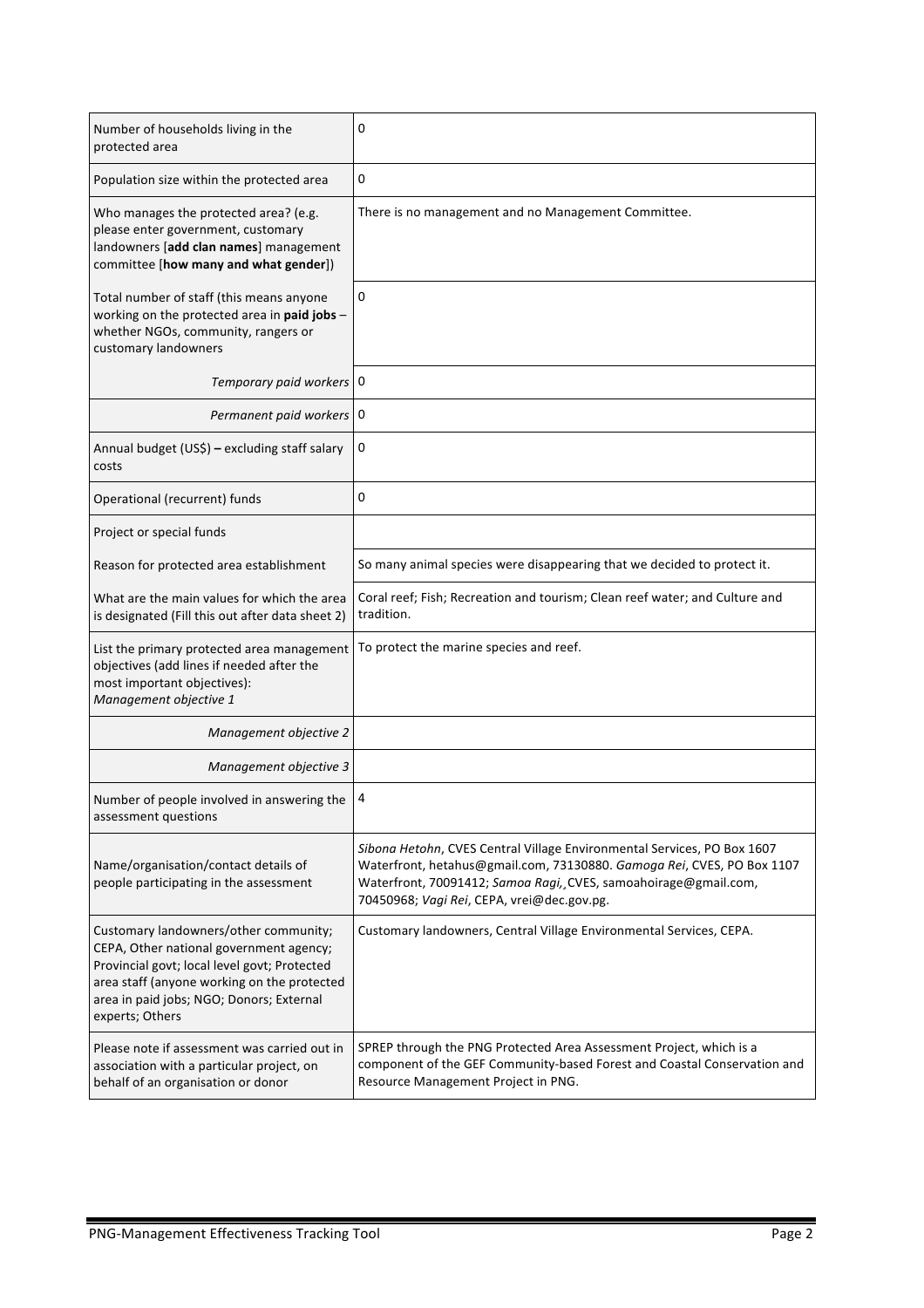## Part 2: What makes this protected area special and important?

Horseshoe is our traditional land, and has been a popular fishery for all the surrounding communities and for us to use. However, outside people use dynamite and nets to fish and this destroys the coral and the fish. There has been no enforcement to create laws to stop negative fishing. If we can come up with a waste management plan in the village this will help people to become involved in managing the reef. It will involve all the villages in the area. Horseshoe reef is very unique in terms of coral - a central area where all the fish inhabit. The two surrounding communities are attracted here to find big fish, but now they only catch small fish. The big fish are further out now. It is important to conserve it as people as using dynamite and other harmful methods of fishing. We are proposing a joint CEPA and Jica project to determine the impacts of pollution/waste water on the marine environment. We need to coordinate a program so that the village can be informed on waste management and marine conservation.

| No.            | <b>Key values</b>      | <b>Brief description</b>                                                                                                                                                                                                                                                                                                                                                                                                                                                                                                                                                                             | <b>Note if endangered</b><br>species or<br>ecosystem (IUCN) |
|----------------|------------------------|------------------------------------------------------------------------------------------------------------------------------------------------------------------------------------------------------------------------------------------------------------------------------------------------------------------------------------------------------------------------------------------------------------------------------------------------------------------------------------------------------------------------------------------------------------------------------------------------------|-------------------------------------------------------------|
| $\mathbf{1}$   | Coral reef             | The reef ecosystem is important for the coral and also to<br>provide habitat for fish. The WMA is mainly a portion of<br>the barrier reef in the shape of a horseshoe; the southern<br>portion of the reef is exposed during the low-water spring<br>tidal levels, while the northern side is submerged. The<br>submerged south-eastern end of the reef is connected to<br>the adjacent submerged reefs while the north-west end<br>border the Padana Nahua channel, one of the four major<br>channels of the western sector of the Papuan Barrier reef.<br>Coleman (1982) recorded 70 coral species |                                                             |
| $\overline{2}$ | Marine animals/fish    | Fish are important for personal subsistence use and for<br>sale. All fishers go here $-$ it is a hotspot. The methods<br>include line fishing, spear fishing and dynamite.                                                                                                                                                                                                                                                                                                                                                                                                                           |                                                             |
| 3              | Recreation and tourism | The reef is important for tourism. Port Moresby scuba<br>divers and snorkelers come to the reef. The scuttled<br>shipwreck of MV Pacific Gas is at a depth of about 40m on<br>Horseshoe Reef. It is largely intact with a diversity of<br>marine life. It is included in the 'Top Five Dive Sites near<br>Port Moresby) (Papua New Guinea Tourism Promotions<br>Authority, 2015).                                                                                                                                                                                                                    |                                                             |
| 4              | Clean reef water       | To get the community involved to reduce the waste<br>(including plastic) and keep the water clean. If we can<br>control waste then people will support the WMA.                                                                                                                                                                                                                                                                                                                                                                                                                                      |                                                             |
| 5              | Culture and tradition  | We have canoe races that are social $-$ a type of traditional<br>sports.                                                                                                                                                                                                                                                                                                                                                                                                                                                                                                                             |                                                             |

### Table 2. Key values of the protected area

### Table 3. Checklist of values/benefits

Not important 0; Important 1; Very important 2; Don't know DK

|    | How important is the protected area for each<br>of the listed values/benefits?              | <b>Score</b><br>(0,1,2, DK) | <b>Comment</b>                                                                                                                                                                                                                                                                                                               |
|----|---------------------------------------------------------------------------------------------|-----------------------------|------------------------------------------------------------------------------------------------------------------------------------------------------------------------------------------------------------------------------------------------------------------------------------------------------------------------------|
|    | Biodiversity – the presence of many<br>different kinds of plants, animals and<br>ecosystems |                             | Our culture and our traditions depend on biodiversity.<br>Traditionally we have never damaged anything. Nowadays<br>everything is depleting and becoming extinct and we need to<br>preserve it. It has many fish (red emperor, snapper and<br>marlin), turtles (green), dolphins, sea birds, sea shells and<br>beche de mer. |
|    | 2. Presence of rare, threatened, or<br>endangered species (plants and animals)              |                             |                                                                                                                                                                                                                                                                                                                              |
| 3. | Ecosystems (e.g. wetlands, grasslands,<br>coral reefs etc) that are rare because they       |                             | This is an important coral reef ecosystem that provides<br>habitat for many species.                                                                                                                                                                                                                                         |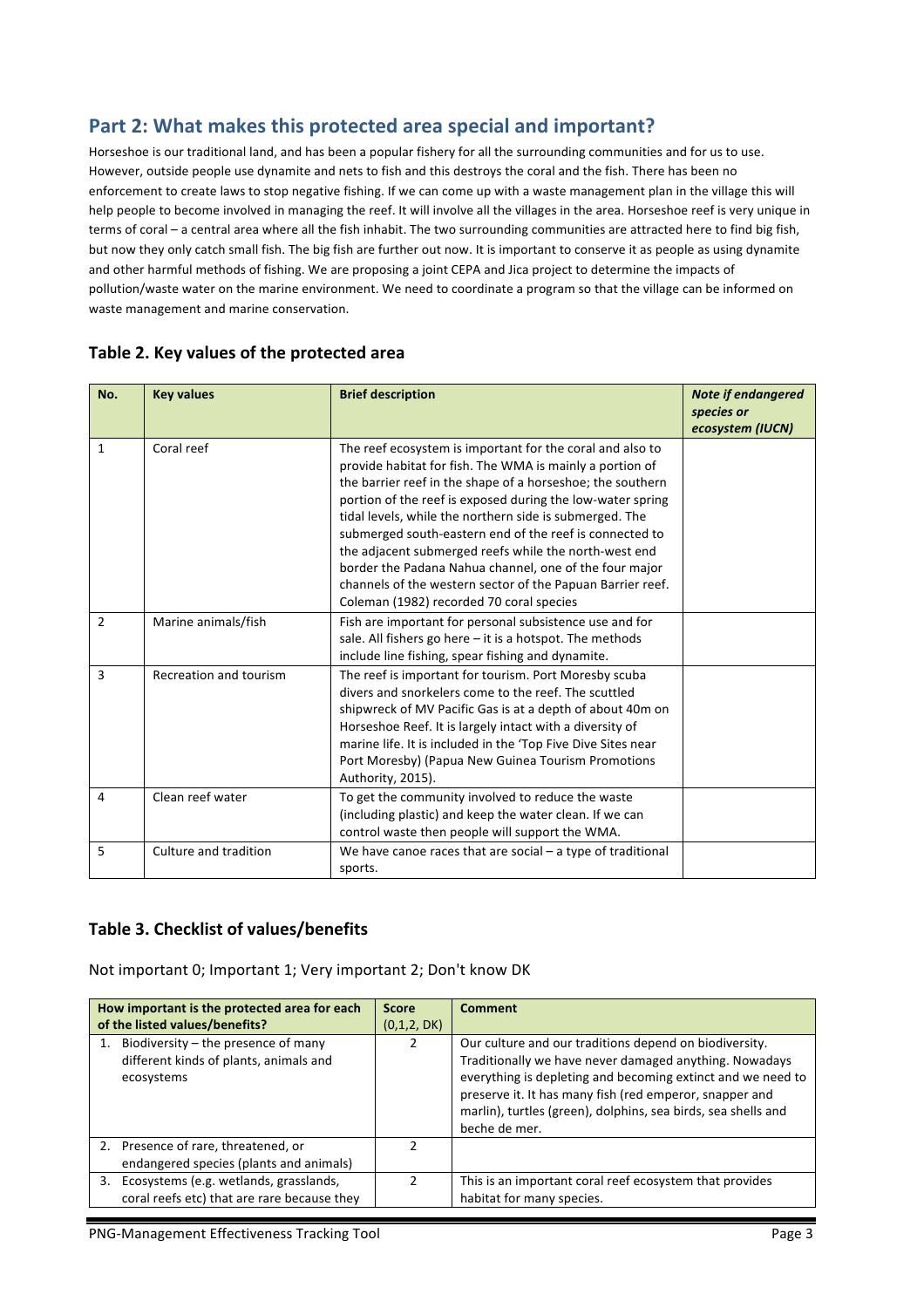| have been cleared or destroyed in other                                                                 |                |                                                                                                                                                                                                                                                                            |
|---------------------------------------------------------------------------------------------------------|----------------|----------------------------------------------------------------------------------------------------------------------------------------------------------------------------------------------------------------------------------------------------------------------------|
| areas                                                                                                   |                |                                                                                                                                                                                                                                                                            |
| 4. Protecting clean, fresh water                                                                        | $\overline{2}$ | Clean water, without rubbish, is important for the wildlife.                                                                                                                                                                                                               |
| 5. Sustaining important species in big enough<br>numbers that they are able to survive here             | $\overline{2}$ | We want a diverse range of species to be able to survive<br>here and we would like to bring back some species, such as<br>the dugong.                                                                                                                                      |
| 6. Providing a source of employment for local<br>communities now                                        | $\mathbf 0$    | At the moment the customary landowners are not employed<br>in the WMA. People from other islands manage the diving<br>and other tourism. We would like to have our people<br>engaged in some of these income earning activities.                                           |
| 7. Providing resources for local subsistence<br>(food, building materials, medicines etc.)              | $\overline{2}$ | The WMA provides a source of income and fish for the<br>customary landowners. This forms the main part of our diet.                                                                                                                                                        |
| Providing community development<br>8.<br>opportunities through sustainable<br>resource use              | $\Omega$       | There is no community development now. We are seeking<br>this through our planned waste management program with<br>CEPA and Jica.                                                                                                                                          |
| 9. Religious or spiritual significance (e.g.<br>tambu places)                                           | $\overline{2}$ | Traditionally people didn't go to the reef as it was too far to<br>get there and fish and this place was conserved.                                                                                                                                                        |
| 10. Plant species of high social, cultural, or<br>economic importance                                   | $\overline{2}$ | There is sea grass on the reef, but this is disappearing,<br>perhaps because of the dynamiting. It is important to bring<br>this back to see the return of species, such as dugong, that<br>feed on the seagrass.                                                          |
| 11. Animal species of high social, cultural, or<br>economic importance                                  | $\overline{2}$ | All fish are important for income. Some are seasonal (e.g.<br>tuna - but now this requires a lot of effort and cost [for fuel]<br>to get some tuna).                                                                                                                       |
| 12. Attractive scenery                                                                                  | $\overline{2}$ | It is beautiful and unique - there is not much coral beyond<br>our reef. The tuna fish come in this way. There is colourful<br>coral, fish and shells.                                                                                                                     |
| 13. Tourism now                                                                                         | $\overline{2}$ | Tourism is good now. The coral can be used as a surfing area<br>(for board riders as there is big surf). It is also used for<br>snorkeling and diving. There are two dive operators that do<br>on average five dives per trip with 2 dives in the day and two<br>at night. |
| 14. Potential value for tourism in the future                                                           | $\overline{2}$ | Our children need to see the fish and ecosystem preserved.<br>The Lamana Hotel is building a hotel on a nearby island and<br>this will bring in further income to the customary<br>landowners as a result of increased tourism.                                            |
| 15. Educational and/or scientific value                                                                 | $\mathbf 2$    | UPNG use the reef for educational and research purposes.                                                                                                                                                                                                                   |
| 16. Maintaining culture and tradition on<br>customary land and passing this on to<br>future generations | $\overline{2}$ | It is important for the social canoe races.                                                                                                                                                                                                                                |

## Part 3: What are the threats to the protected area?

### **Table 4: Threats to the protected area**

- H **High** significance threats are seriously degrading values. This means they are badly damaging some value -it might be a kind of animal or plant, or your traditional gardens
- **M** Medium threats are having some negative impact they are damaging values but not so badly
- **L Low** threats are present but not seriously damaging values
- **0 N/A** where the threat is not present in the protected area or where something is happening but is not threatening the values at all

| <b>Threat type</b>                  | <b>Score</b> | <b>Notes</b>                                                          |
|-------------------------------------|--------------|-----------------------------------------------------------------------|
|                                     | (H, M, L, 0) |                                                                       |
| 1.1 Housing and settlement          | н            | With the increase in housing and settlement there is more waste       |
|                                     |              | created and an increase in over-fishing, with impacts on loss of some |
|                                     |              | species and a decline in fish numbers and fish size. There is lack of |
|                                     |              | education and awareness.                                              |
| 1.1a Population increase in the     | н            | The population is increasing along with the lifestyle and people      |
| protected area community            |              | generate more waste.                                                  |
| 1.2 Commercial and industrial areas |              | There no commercial and industrial areas close to the WMA.            |
| 1.3 Tourism and recreation          |              |                                                                       |
| infrastructure                      |              |                                                                       |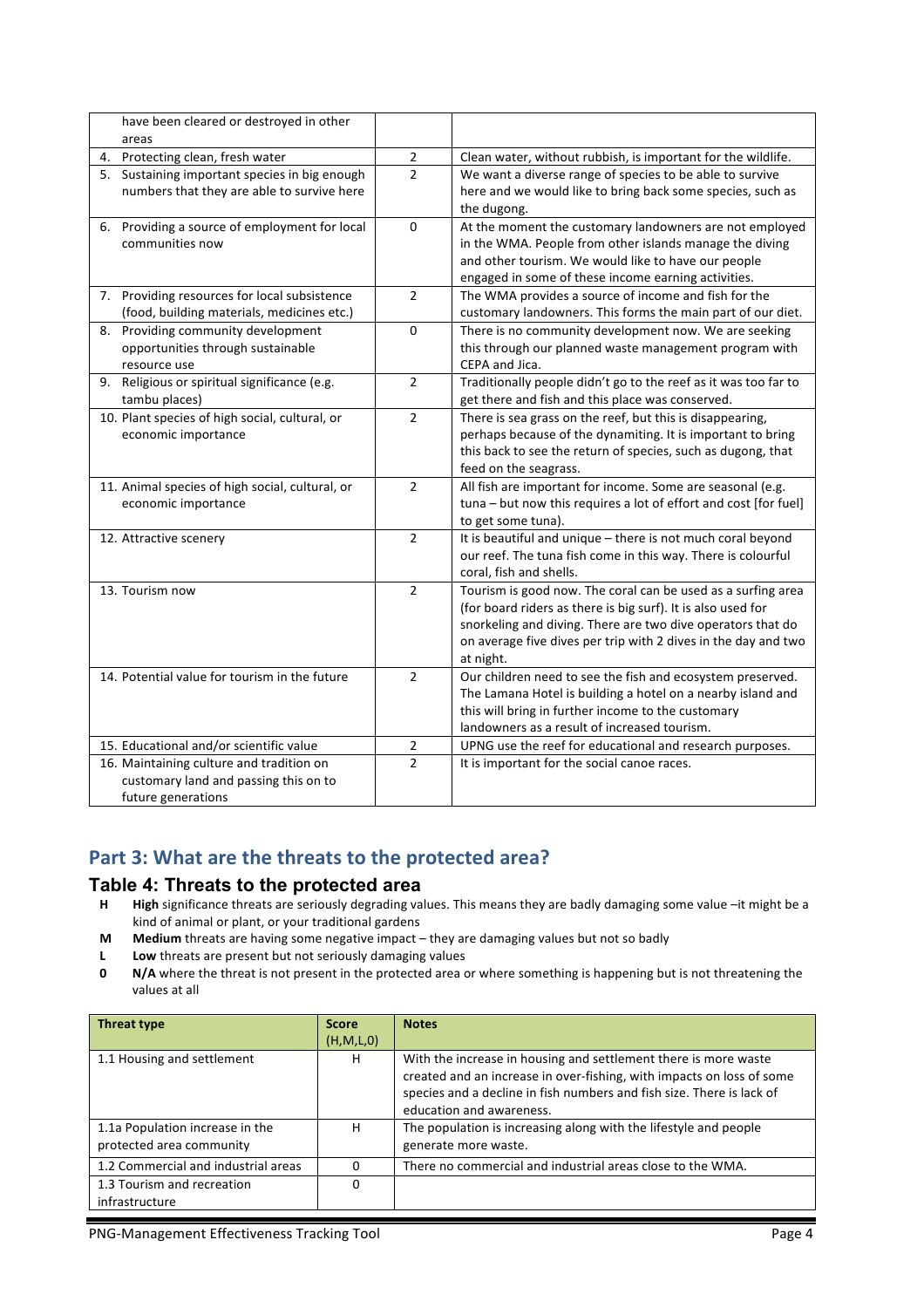| <b>Threat type</b>                                                          | <b>Score</b><br>(H,M,L,0) | <b>Notes</b>                                                               |
|-----------------------------------------------------------------------------|---------------------------|----------------------------------------------------------------------------|
| 2.1 Customary land owner and                                                | 0                         |                                                                            |
| community gardens and small crops                                           |                           |                                                                            |
| 2.1a Drug cultivation                                                       | 0                         |                                                                            |
| 2.1b Commercial plantations                                                 | 0                         |                                                                            |
| 2.2 Wood and pulp plantations                                               | 0                         |                                                                            |
| 2.3 Livestock farming and grazing                                           | 0                         |                                                                            |
| 2.4 Marine and freshwater                                                   | 0                         |                                                                            |
| aquaculture                                                                 |                           |                                                                            |
| 3.1 Oil and gas drilling                                                    | 0                         |                                                                            |
| 3.2 Mining and quarrying                                                    | 0                         |                                                                            |
| 3.3 Energy generation                                                       | 0                         |                                                                            |
| 4.1 Roads and railroads (include                                            | 0                         |                                                                            |
| road-killed animals)                                                        |                           |                                                                            |
| 4.2 Utility and service lines (e.g.<br>electricity cables, telephone lines) | 0                         |                                                                            |
| 4.3 Shipping lanes                                                          | L                         | There are some shipping lanes close to the WMA and six ships have          |
|                                                                             |                           | run aground in nearby areas. There is potential for ships to cause         |
|                                                                             |                           | damage to the reef.                                                        |
| 4.4 Flight paths                                                            | $\Omega$                  | This is where the flights take off and land. The only problem would be     |
|                                                                             |                           | if there was a plane crash.                                                |
| 5.1 Hunting, killing and collecting                                         | 0                         |                                                                            |
| terrestrial animals (including killing                                      |                           |                                                                            |
| of animals as a result of                                                   |                           |                                                                            |
| human/wildlife conflict)                                                    |                           |                                                                            |
| 5.2 Gathering terrestrial plants or                                         | $\mathbf 0$               |                                                                            |
| plant products (non-timber)                                                 |                           |                                                                            |
| 5.3a Logging and wood harvesting                                            | 0                         |                                                                            |
| for local/customary use                                                     |                           |                                                                            |
| 5.3b Logging and wood harvesting-                                           | $\mathbf 0$               |                                                                            |
| commercial logging                                                          |                           |                                                                            |
| 5.4a Fishing, killing and harvesting                                        | H                         | Both the customary landowners and other communities take the fish.         |
| aquatic resources for                                                       |                           | They use harmful methods including dynamite, small nets and night          |
| local/customary use                                                         |                           | fishing. This has resulted in the decline of several species.              |
| 5.4b Fishing, killing and harvesting                                        | L                         | Sea cucumber, trochus, prawns and fish are sold in the local market.       |
| aquatic resources for commercial                                            |                           |                                                                            |
| use                                                                         |                           |                                                                            |
| 6.1 Recreational activities and                                             | L                         | The dive companies have an anchorage point. The local community do         |
| tourism                                                                     |                           | not have these anchorage points and the boats cause some damage to         |
|                                                                             |                           | the reef.                                                                  |
| 6.2 War, civil unrest and military                                          | 0                         |                                                                            |
| exercises<br>6.3 Research, education and other                              | 0                         | UPNG use the reef for research and education purposes.                     |
| work-related activities in protected                                        |                           |                                                                            |
| areas                                                                       |                           |                                                                            |
| 6.4 Activities of protected area                                            | 0                         |                                                                            |
| managers (e.g. construction or                                              |                           |                                                                            |
| vehicle use)                                                                |                           |                                                                            |
| 6.5 Deliberate vandalism, destructive                                       | $\mathsf{L}$              | Dynamite is used in fishing (perhaps only once per year) and this          |
| activities or threats to protected                                          |                           | destroys the coral and all the living things there. This is mainly used by |
| area staff and visitors                                                     |                           | outsiders who come into our area. This can also be dangerous and           |
|                                                                             |                           | deadly for the people who use the dynamite. The new protected area         |
|                                                                             |                           | legislation will prevent the use of dynamite fishing.                      |
| 7.1 Fire and fire suppression                                               | 0                         |                                                                            |
| (including arson)                                                           |                           |                                                                            |
| 7.2 Dams, hydrological modification                                         | $\mathbf 0$               |                                                                            |
| and water management/use                                                    |                           |                                                                            |
| 7.3a Increased fragmentation within                                         | $\mathbf 0$               |                                                                            |
| protected area                                                              |                           |                                                                            |
| 7.3b Isolation from other natural                                           | 0                         |                                                                            |
| habitat (e.g. deforestation)                                                |                           |                                                                            |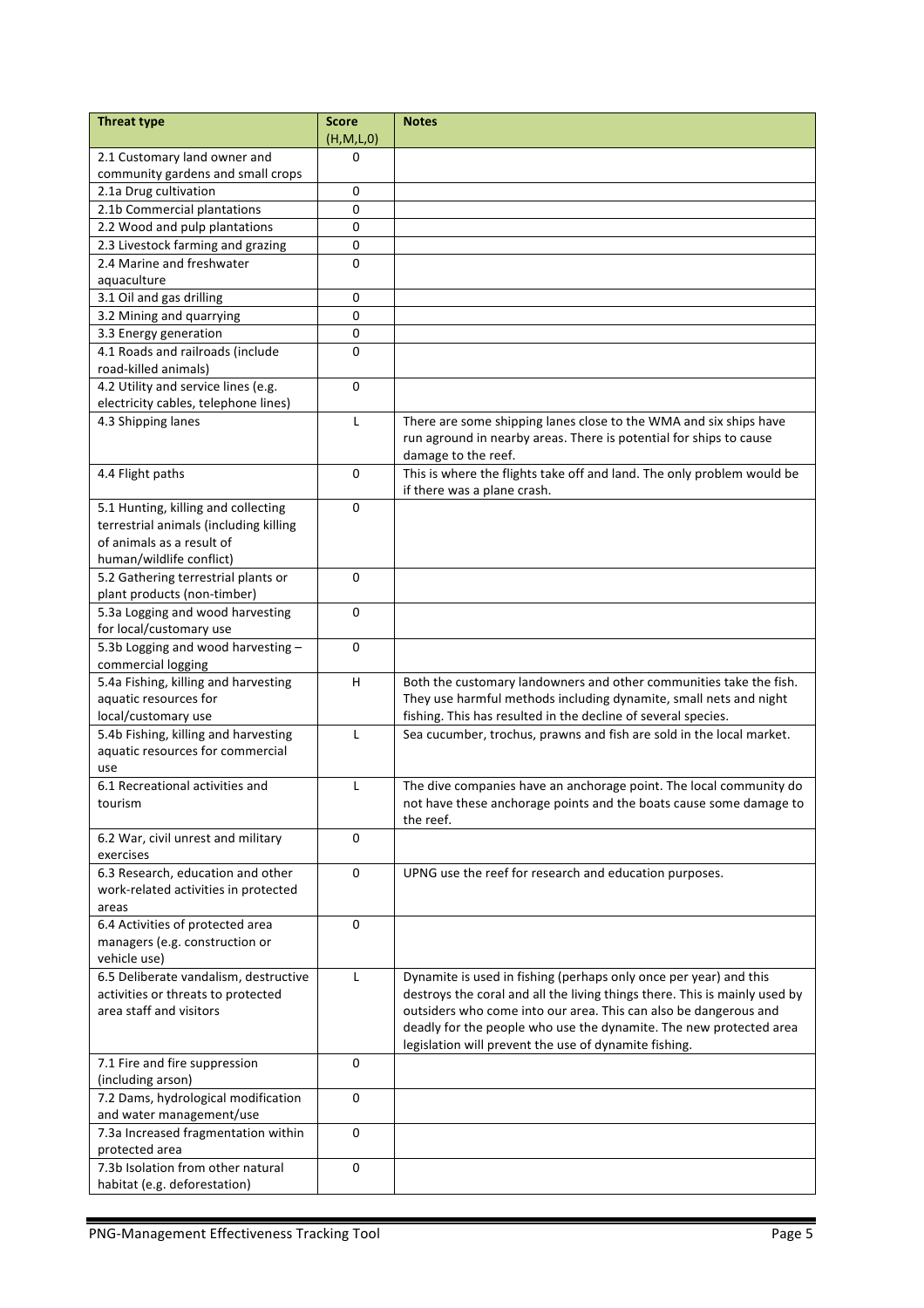| <b>Threat type</b>                                                | <b>Score</b><br>(H,M,L,0) | <b>Notes</b>                                                                                                                               |
|-------------------------------------------------------------------|---------------------------|--------------------------------------------------------------------------------------------------------------------------------------------|
| 7.3c Other 'edge effects' on park                                 | $\Omega$                  |                                                                                                                                            |
| values                                                            |                           |                                                                                                                                            |
| 7.3d Loss of keystone species (e.g.                               | H.                        | In the olden days - from the 1960s there were big fish coming into the                                                                     |
| top predators, pollinators etc.)                                  |                           | village. Now this is all gone. The dugongs are gone. The sharks and                                                                        |
|                                                                   |                           | crocodiles are gone.                                                                                                                       |
| 8.1 Pest plants                                                   | 0                         |                                                                                                                                            |
| 8.1a Pest animals                                                 | $\pmb{0}$                 |                                                                                                                                            |
| 8.1b Diseases such as fungus or                                   | 0                         |                                                                                                                                            |
| viruses that make native plants or                                |                           |                                                                                                                                            |
| animals sick                                                      |                           |                                                                                                                                            |
| 8.2 Introduced genetic material (e.g.                             | $\Omega$                  |                                                                                                                                            |
| genetically modified organisms)<br>9.1 Household sewage and urban | М                         |                                                                                                                                            |
| waste water                                                       |                           | Sewage waste from Port Moresby is deposited at Ella Beach. Many of<br>the settlements have over-water toilets. This causes the entry of    |
|                                                                   |                           | pollutants into the area of the reef. This threat includes open drainage                                                                   |
|                                                                   |                           | from Port Moresby and other settlements. The currents take the                                                                             |
|                                                                   |                           | polluted water to the reef.                                                                                                                |
| 9.1a Sewage and waste water from                                  | $\Omega$                  |                                                                                                                                            |
| protected area facilities                                         |                           |                                                                                                                                            |
| 9.2 Industrial, mining and military                               | L                         | There is industrial effluent from Port Moresby.                                                                                            |
| effluents                                                         |                           |                                                                                                                                            |
| 9.3 Agricultural and forestry                                     | $\Omega$                  |                                                                                                                                            |
| effluents (e.g. excess fertilizers or                             |                           |                                                                                                                                            |
| pesticides)                                                       |                           |                                                                                                                                            |
| 9.4 Garbage and solid waste                                       | H.                        | The garbage comes from the city and villages as there are no formal                                                                        |
|                                                                   |                           | disposal places. There is no waste management in the villages                                                                              |
|                                                                   |                           | (currently people burn and bury the waste, but most ends up in the                                                                         |
|                                                                   |                           | water).                                                                                                                                    |
| 9.5 Air-borne pollutants                                          | 0                         |                                                                                                                                            |
| 9.6 Excess energy (e.g. heat                                      | $\Omega$                  |                                                                                                                                            |
| pollution, lights etc.)<br>10.1 Volcanoes                         | 0                         |                                                                                                                                            |
|                                                                   | $\mathbf 0$               |                                                                                                                                            |
| 10.2 Earthquakes/Tsunamis<br>10.3 Avalanches/Landslides           | 0                         |                                                                                                                                            |
| 10.4 Erosion and siltation/                                       | м                         |                                                                                                                                            |
| deposition (e.g. shoreline or riverbed                            |                           | There is silt coming from the rivers and this affects the coral.                                                                           |
| changes)                                                          |                           |                                                                                                                                            |
| 11.1 Habitat shifting and alteration                              | H.                        | There has been some change in habitats e.g. the seagrass has                                                                               |
|                                                                   |                           | disappeared and this may be due to climate change.                                                                                         |
| 11.2 Droughts                                                     | 0                         |                                                                                                                                            |
| 11.3 Temperature extremes                                         | н                         | The temperature of the water has changed and it is now warmer $-$ it is                                                                    |
|                                                                   |                           | like summer all year long. The temperatures are hotter and stay that                                                                       |
|                                                                   |                           | way for longer.                                                                                                                            |
| 11.4 Storms and flooding                                          | 0                         |                                                                                                                                            |
| 11.5 Coral bleaching                                              | H.                        | We can see changes to the colour of the reef and it is changing to a                                                                       |
|                                                                   |                           | white colour. Temperature change could be a factor. Up to 30% is                                                                           |
|                                                                   |                           | bleached.                                                                                                                                  |
| 11.6 Intrusion by saltwater into                                  | L                         | Salt water has entered the village and now the water in the wells is                                                                       |
| gardens etc.                                                      |                           | brackish.                                                                                                                                  |
| 11.7 Sea level rise                                               | 0                         | There are higher king tides.                                                                                                               |
| Other (please explain)                                            |                           |                                                                                                                                            |
| 12.1 Loss of cultural links, traditional                          | H                         | We have lost many of our traditions e.g. our fishing methods,                                                                              |
| knowledge and/or management                                       |                           | especially the taboo times for fishing, there has been some loss in Tok                                                                    |
| practices                                                         |                           | Place in relation to the marine species, and some decline in customary<br>sports of canoe racing (we used traditional products to make the |
|                                                                   |                           | canoes, but now they are fibreglass). The women have shell fishing                                                                         |
|                                                                   |                           | and this is now slowing down. People now go and buy tin fish instead                                                                       |
|                                                                   |                           | of practicing the traditional fishing ways.                                                                                                |
| 12.2 Natural deterioration of                                     | 0                         |                                                                                                                                            |
| important cultural site values                                    |                           |                                                                                                                                            |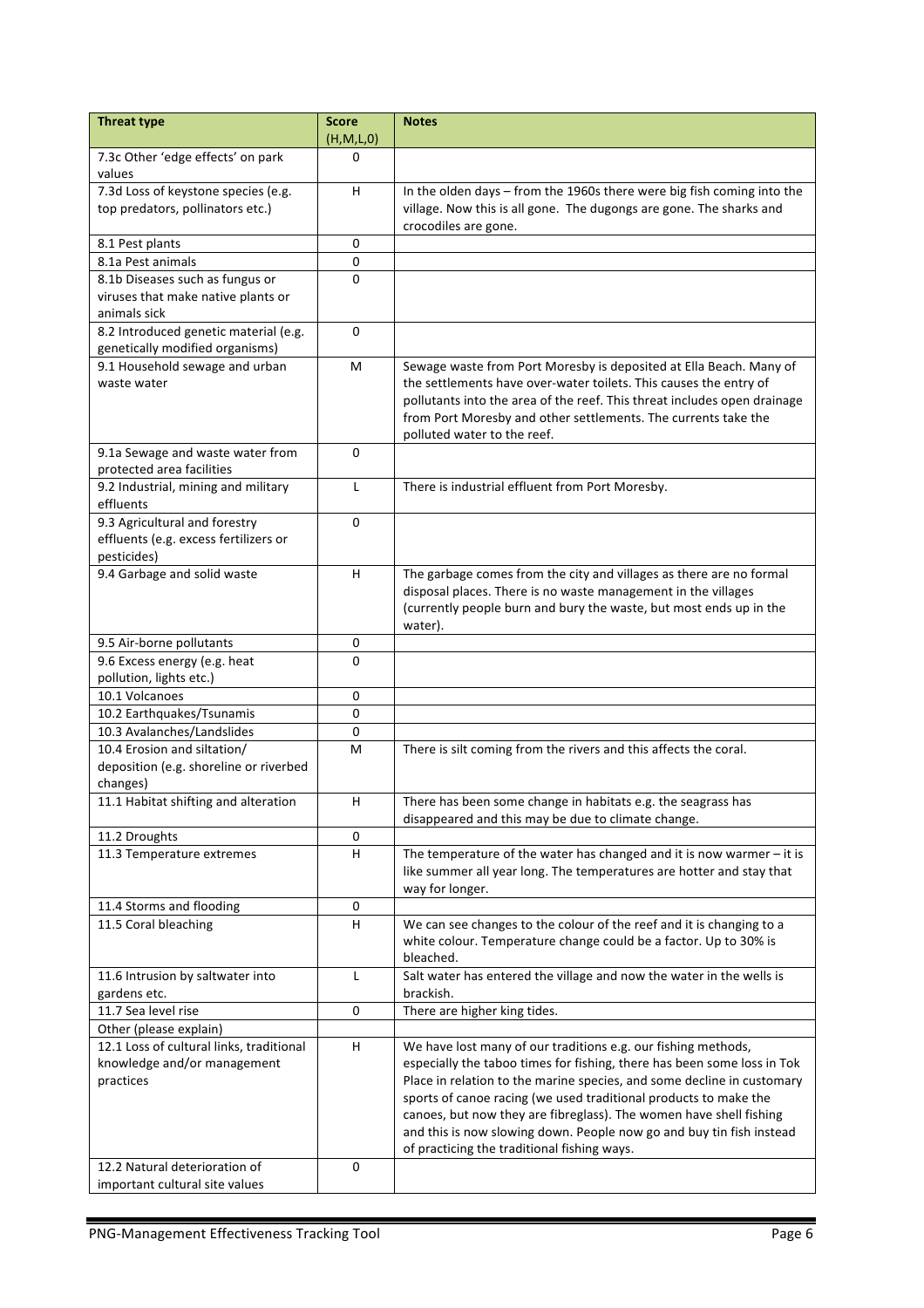| <b>Threat type</b>                    | <b>Score</b> | <b>Notes</b>                                                           |
|---------------------------------------|--------------|------------------------------------------------------------------------|
|                                       | (H, M, L, 0) |                                                                        |
| 12.3 Destruction of cultural heritage |              |                                                                        |
| buildings, gardens, sites by people   |              |                                                                        |
| Other (please explain)                |              | Lack of awareness and understanding of the reef and the threats to it. |

### Table 5. Worst threats and ways forward

| <b>Threat</b><br>No. | <b>Threat</b><br>(Most significant first)                                   | Threat number or<br>name (copy no.<br>from Table 4) | Nature of the threat, impact and how to reduce the impact.                                                                                                                                                       |
|----------------------|-----------------------------------------------------------------------------|-----------------------------------------------------|------------------------------------------------------------------------------------------------------------------------------------------------------------------------------------------------------------------|
|                      | Lack of awareness and<br>understanding of the reef<br>and the threats to it | Other                                               | A failure to understand the importance of the reef and the<br>impacts of diverse threats has led to a decline in management<br>and caring for the reef.                                                          |
| $\mathfrak{p}$       | Pollution (solid waste)                                                     | 9.4                                                 | Pollution sources are diverse, with the main threat currently<br>being from solid waste (as a result of limited or no waste<br>management in the villages) and increasing entry of garbage<br>from Port Moresby. |
| 3                    | Population increase and<br>changing lifestyles                              | 1.1a                                                |                                                                                                                                                                                                                  |

# Part 4: What is the management like in the protected area?

## **Table 6. Management effectiveness scores, comments, next steps**

| <b>Issue</b>                      | <b>Score</b><br>(0,1,2,3, NA) | <b>Comment</b>                                                                                                                              | <b>Next steps</b>                                                                                                                                                                                        |
|-----------------------------------|-------------------------------|---------------------------------------------------------------------------------------------------------------------------------------------|----------------------------------------------------------------------------------------------------------------------------------------------------------------------------------------------------------|
| 1a. Legal status                  | 3.                            | The WMA is formally gazetted.                                                                                                               |                                                                                                                                                                                                          |
| 1b. Legal status                  |                               |                                                                                                                                             |                                                                                                                                                                                                          |
| 2a. Protected area<br>regulations | $\mathbf{1}$                  | With modernisation the traditional<br>rules are not working e.g. there are<br>problems with waste management<br>and overfishing in the WMA. | The village courts should introduce<br>rules about the use of the marine<br>resources and appropriate penalties<br>such as fines and community work.                                                     |
| 2b. Protected area<br>regulations |                               |                                                                                                                                             |                                                                                                                                                                                                          |
| 3. Law enforcement                | $\Omega$                      | There is no current enforcement.                                                                                                            | We would like to see the community<br>abide by the rules. We would like to<br>develop a management program for<br>waste and this will raise awareness<br>about good practices in relation to<br>the WMA. |
| 4. Protected area objectives      | 0                             | There are no agreed objectives.                                                                                                             | We need to develop the waste<br>management program and consult<br>with the community identify our<br>agreed objectives.                                                                                  |
| 5. Protected area design          | $\Omega$                      | The WMA is small.                                                                                                                           | The whole of Bootless Bay should be<br>protected.                                                                                                                                                        |
| 6. Protected area boundaries      | $\mathbf{1}$                  |                                                                                                                                             | We need to raise awareness within<br>the wider community of the<br>boundaries and value of the WMA.                                                                                                      |
| 7. Management plan                | $\Omega$                      |                                                                                                                                             |                                                                                                                                                                                                          |
| 7a. Planning process              | 0                             |                                                                                                                                             |                                                                                                                                                                                                          |
| 7b. Planning process              | $\Omega$                      |                                                                                                                                             |                                                                                                                                                                                                          |
| 7c. Planning process              | 0                             |                                                                                                                                             |                                                                                                                                                                                                          |
| 8. Regular work plan              | $\Omega$                      |                                                                                                                                             |                                                                                                                                                                                                          |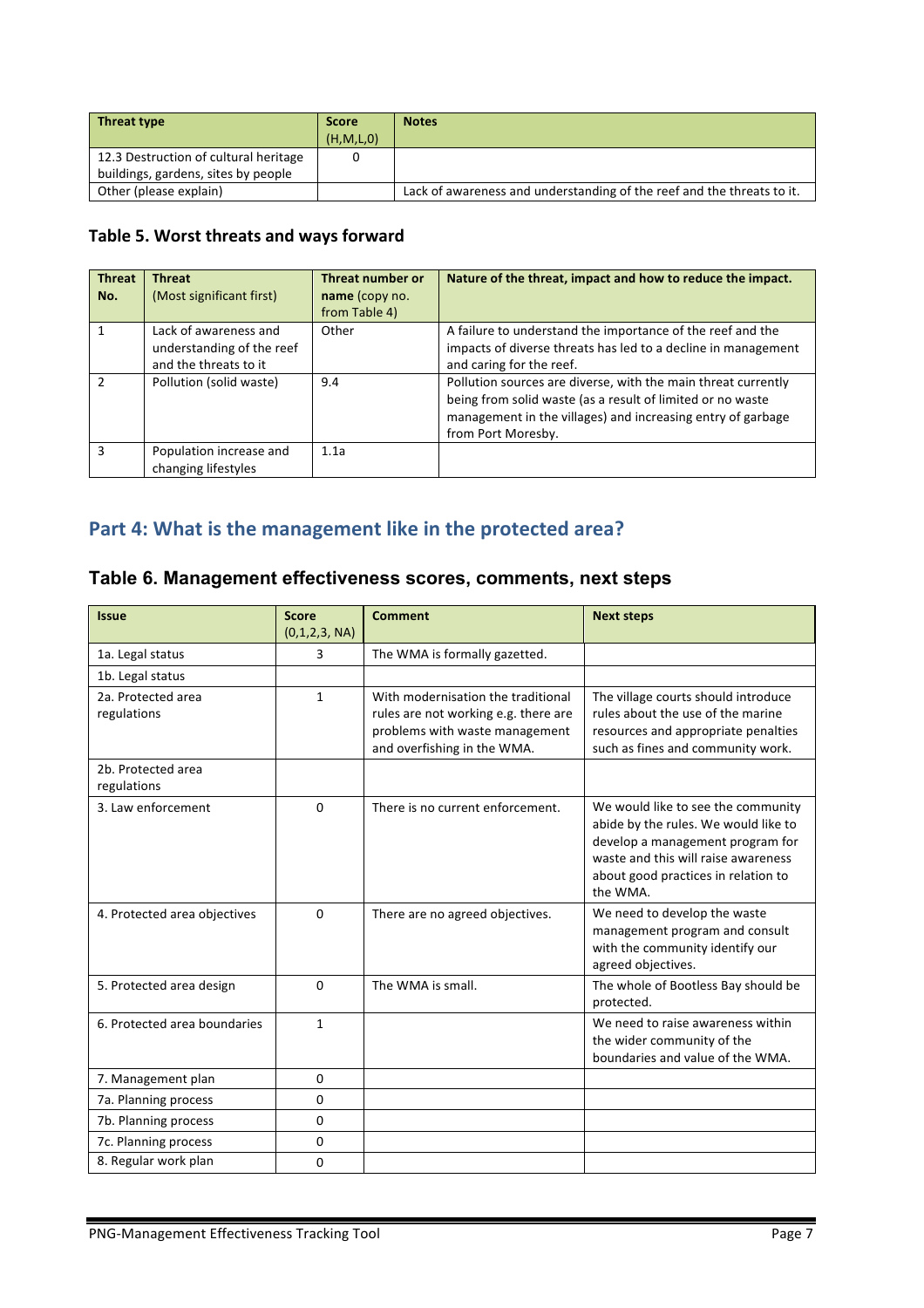| <b>Issue</b>                                          | <b>Score</b><br>(0,1,2,3, NA) | <b>Comment</b>                                                                                                                                                    | <b>Next steps</b>                                                                                                                                                                                                                                                                                  |
|-------------------------------------------------------|-------------------------------|-------------------------------------------------------------------------------------------------------------------------------------------------------------------|----------------------------------------------------------------------------------------------------------------------------------------------------------------------------------------------------------------------------------------------------------------------------------------------------|
| 9. Resource inventory                                 | 0                             | There is no information available.                                                                                                                                | We want the area to be fully<br>protected and respected and with<br>sufficient information for us to<br>manage the area.                                                                                                                                                                           |
| 10. Protection systems                                | $\Omega$                      |                                                                                                                                                                   | Local people need to get permission<br>to enter the WMA and for tourism<br>operators we would like to establish<br>benefit sharing arrangements and<br>this would help us to manage the<br>reef.                                                                                                   |
| 11. Research and monitoring                           | 0                             |                                                                                                                                                                   | We would like some information<br>about the reef and its species.                                                                                                                                                                                                                                  |
| 12. Resource management                               | 0                             |                                                                                                                                                                   |                                                                                                                                                                                                                                                                                                    |
| 13a. Staff numbers                                    | 0                             |                                                                                                                                                                   |                                                                                                                                                                                                                                                                                                    |
| 13b. Other people working<br>on the protected area    | 0                             |                                                                                                                                                                   |                                                                                                                                                                                                                                                                                                    |
| 14. Training and skills                               | 0                             |                                                                                                                                                                   | The Waste Management Plan aims to<br>introduce a ranger system with<br>people from the village trained as<br>rangers. The rangers would then run<br>programs to raise awareness.                                                                                                                   |
| 15. Current budget                                    | 0                             |                                                                                                                                                                   | Our aim is to seek assistance from<br>CEPA and Jica to fund the Waste<br>Management Program. We have had<br>discussions with CEPA, Jica, the<br><b>Provincial Government and some</b><br>local businesses and LLG. This is a<br>cooperative effort that would solve<br>problems in the wider area. |
| 16. Security of budget                                | $\Omega$                      |                                                                                                                                                                   |                                                                                                                                                                                                                                                                                                    |
| 17. Management of budget                              | <b>NA</b>                     |                                                                                                                                                                   |                                                                                                                                                                                                                                                                                                    |
| 18. Equipment                                         | 0                             |                                                                                                                                                                   | We need dinghies, flat top truck and<br>a backhoe (for scooping up rubbish).                                                                                                                                                                                                                       |
| 19. Maintenance of<br>equipment                       | NА                            |                                                                                                                                                                   |                                                                                                                                                                                                                                                                                                    |
| 20. Education and awareness                           | 0                             |                                                                                                                                                                   | Plans are being prepared to help<br>raise awareness.                                                                                                                                                                                                                                               |
| 21. Planning for land use or<br>marine activities     | 0                             |                                                                                                                                                                   |                                                                                                                                                                                                                                                                                                    |
| 22. State and commercial<br>neighbours                | $\overline{2}$                |                                                                                                                                                                   |                                                                                                                                                                                                                                                                                                    |
| 23. Indigenous people/<br><b>Customary landowners</b> | $\mathbf{1}$                  |                                                                                                                                                                   |                                                                                                                                                                                                                                                                                                    |
| 24a. Impact on communities                            | $\mathbf{1}$                  |                                                                                                                                                                   |                                                                                                                                                                                                                                                                                                    |
| 24b. Impact on communities                            | 0                             |                                                                                                                                                                   |                                                                                                                                                                                                                                                                                                    |
| 24c. Impact on communities                            | 1                             | Some of the fishers have mixed<br>feelings about protecting the reef.<br>If people protect the reef they are<br>concerned about not having access<br>to the reef. |                                                                                                                                                                                                                                                                                                    |
| 25. Economic benefit                                  | $\overline{2}$                |                                                                                                                                                                   |                                                                                                                                                                                                                                                                                                    |
| 26. Monitoring and<br>evaluation                      | 0                             |                                                                                                                                                                   |                                                                                                                                                                                                                                                                                                    |
| 27. Visitor facilities                                | 0                             |                                                                                                                                                                   | We would like tourists to pay to use<br>our reef.                                                                                                                                                                                                                                                  |
| 28. Commercial tourism<br>operators                   | 0                             |                                                                                                                                                                   | We need a benefit sharing<br>arrangement.                                                                                                                                                                                                                                                          |